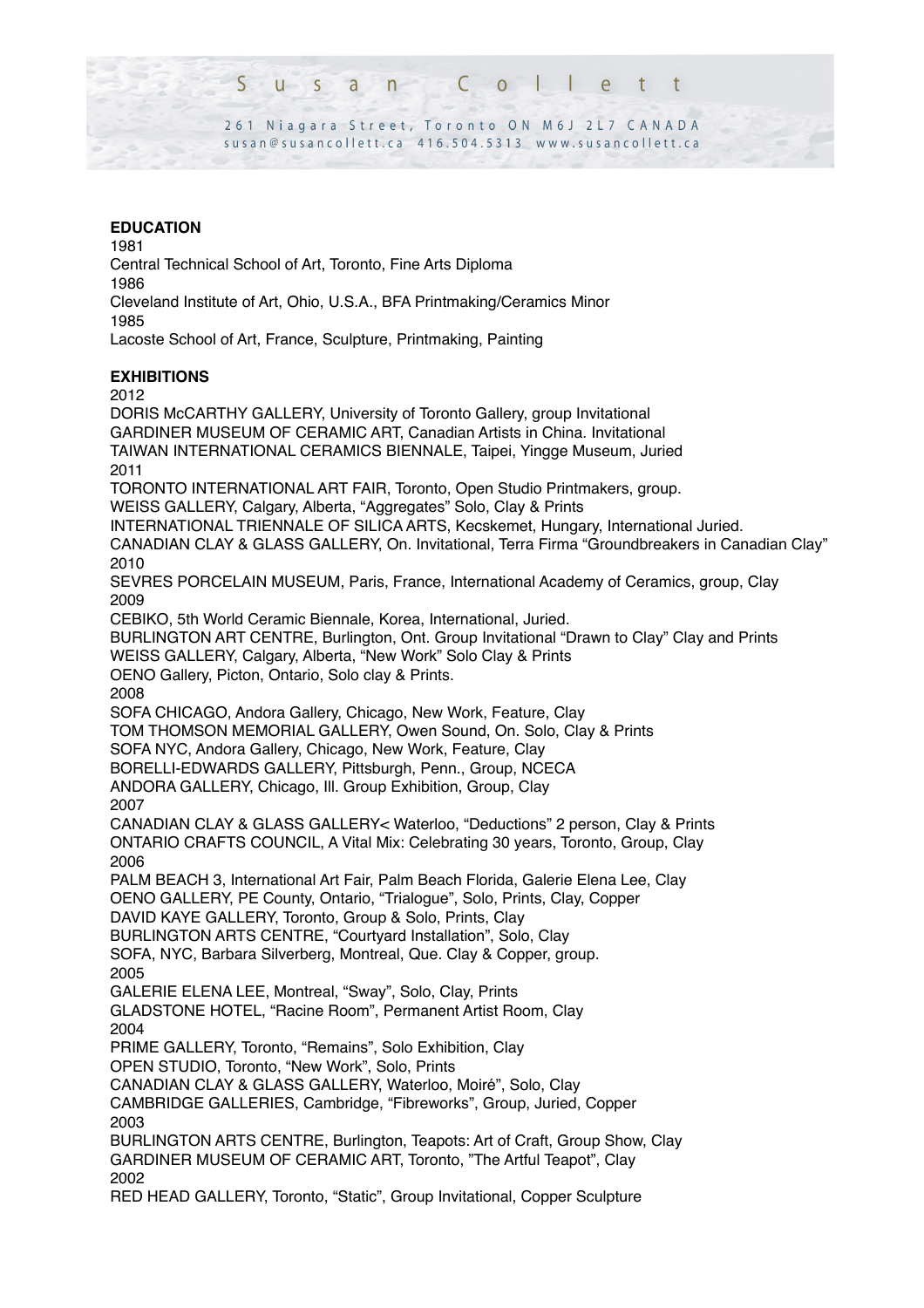EDWARD DAY GALLERY, Toronto, Ernst & Young Exhibition "Threshold", Juried, Prints 2001 TATAR ALEXANDER GALLERY, Toronto, "Range of Vision", Group, Print THE 360, CN TOWER, Invitational, Group, Print 2000 THE GARDINER MUSEUM OF CERAMIC ART, Toronto, Group Invitational, Clay 1999 SOFA, Chicago, USA, Mobilia Gallery Invitational, Clay MOBILIA GALLERY, Boston, USA, "The Great Balancing Act", Invitational, Clay AVANTE GALLERY, Cleveland, USA, Group Invitational, Clay 1998 OPEN STUDIO, Nick Novak Scholarship Exhibition, Two-Person, Prints 1997 FAKTORIE GALLERY, Toronto, "Pillow Talk", Two-Person, Prints GREAT CANADIAN PRINTMAKING COMPETITION, Ernst & Young, National Juried 1995 ONTARIO CRAFTS COUNCIL, Toronto, "Ontario Craft '95" Juried, Clay PRIME GALLERY, Toronto, "Black/White", Invitational, Prints/Clay LATCHAM GALLERY, Stouffville, Ontario, "Works on Paper V", Juried ART GALLERY OF ONTARIO, Contemporary Canadian Printmakers, Rental Gallery 1994 THE GARDINER MUSEUM, Toronto, Solo Exhibition, Clay FLETCHER CHALLENGE CERAMICS AWARD, New Zealand, International Juried, Clay 1992 PRIME GALLERY, Toronto, "New Work", Solo Exhibition, Prints/Clay 1990 THE KOFFLER GALLERY, Toronto, "Invitational Group Show", Clay THE GARDINER MUSEUM, Toronto, "From Funk to Functional" Juried, Clay **AWARDS** 2011 ONTARIO ARTS COUNCIL. Exhibition Assistance Grant, Aggregates, Solo, Weiss Gallery, Calgary 2010 CANADA COUNCIL FOR THE ARTS, Project Grant, International Academy of Ceramics, Paris 2009 CEBIKO, Korean International Clay Biennale, Honourable Mention. ONTARIO ARTS COUNCIL, Project Grant, Clay 2008 ONTARIO ARTS COUNCIL, Exhibition Assistance Grant, Tom Thomson Memorial Art Gallery RCA, ROYAL CANADIAN ACADEMY OF THE ARTS IAC, INTERNATIONAL ACADEMY OF CERAMICS 2007 CANADA COUNCIL FOR THE ARTS, Travel Grant, Fuping, China ONTARIO ARTS COUNCIL, Visual Arts Project Grant, Clay 2006 ONTARIO ARTS COUNCIL, Exhibition Assistance Grant, Burlington Art Centre 2004 ONTARIO ARTS COUNCIL, Crafts Grant, Clay ONTARIO ARTS COUNCIL, Exhibition Assistance Grant, Prime Gallery, Solo 2002 ERNST & YOUNG GREAT CANADIAN PRINTMAKING COMPETITION, 2nd Prize, Juried 2001 WINIFRED SHANTZ AWARD, Canadian Clay & Glass Gallery, First Prize, Juried 1997 NICK NOVAK SCHOLARSHIP, Printmaking tenure, Open Studio, Toronto ERNST & YOUNG GREAT CANADIAN PRINTMAKING COMPETITION, Hon. Mention, Juried 1996 ONTARIO ARTS COUNCIL, Grant, Printmaking 1995 ONTARIO CRAFT '95, Tucker's Pottery Supplies Award, Clay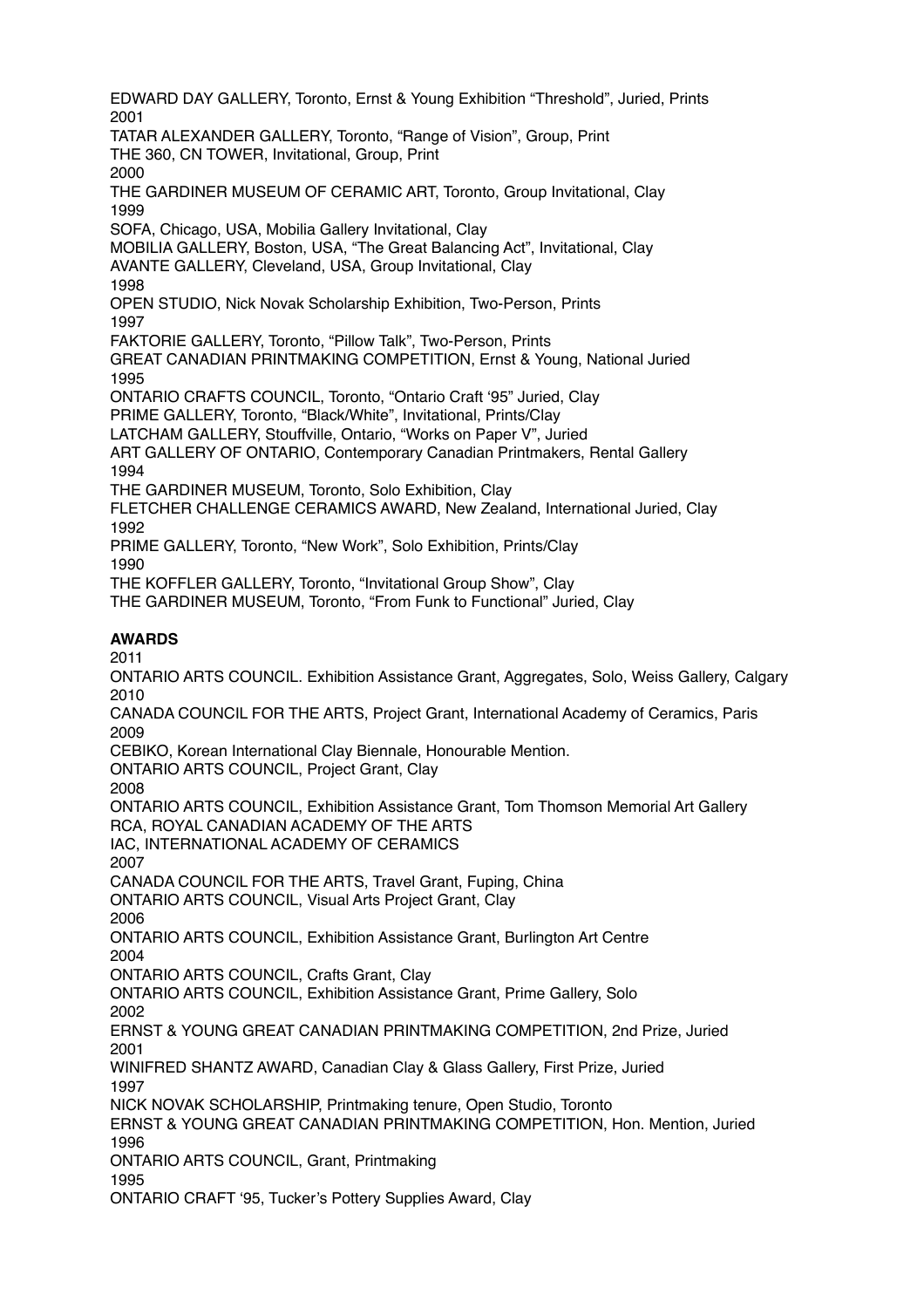WORKS ON PAPER V, Print Award, Stouffville 1994 ONTARIO ARTS COUNCIL, Craftsmen Grant, Clay ONTARIO ARTS COUNCIL, Exhibition Assistance Grant SHEILA HUGH MACKAY FOUNDATION GRANT, New Brunswick, Clay 1993 ONTARIO ARTS COUNCIL, Craftsmen Grant, Clay 1992 ONTARIO ARTS COUNCIL, Exhibition Assistance Grant 1991 ROYAL DOULTON AWARD, Toronto Outdoor Art Exhibition, Clay 1990 HENNIGAR PURCHASE AWARD, The Koffler Gallery, Toronto 1987

ONTARIO ARTS COUNCIL Craftsmen Grant, Clay

1986

AGNES GUND MEMORIAL AWARD, First Place, BFA Show, Cleveland

1985

SCHOLARSHIP, Lacoste School of Art, France

1983

HONORARY SCHOLARSHIP, 1983-85, Cleveland Institute of Art

# **PUBLICATIONS**

2011

TORONTO INTERNATIONAL ART FAIR, Toronto, Canada. Catalogue, Open Studio Printmakers CERAMICS BIBLE USA Edition, Chronicle Books, Louisa Taylor, UK. CERAMIC REVIEW MAGAZINE, Artist Feature, "Figuration & Abstraction", Adina Balint-Babos, Issue 250 2009 FUSION MAGAZINE, Exhibition Review, Traverse, Tom Thomson Memorial Art Gallery, Gil McElroy CANADIAN HOUSE & HOME MAGAZINE, Print Credit, March issue 2008 CERAMICS TECHNICAL, Australia, "Canadians in China", Kristen den Hartog, Issue 27 2007 CERAMICS: ART & PERCEPTION, Australia, Review, Kristen den Hartog, Impluvium, spring issue

ESPACE SCULPTURE MAGAZINE, Montreal, Review, Virginia Eichhorn, Impluvium, spring Issue 2006

SLATE GALLERY GUIDE, Toronto, Cover, and summer issue

ARTPOST.ON.LINE, Walking the Line 10: Review, Gary Michael Dault, June

CERAMIC REVIEW MAGAZINE, International Feature, Kristen den Hartog "Air & Grace", issue 220,

TRIALOGUE, Catalogue, Introduction, Kristen den Hartog, April

PALM BEAACH 3, Catalogue, photo credit, January

2005

ERNST & YOUNG, Great Canadian Printmaking Commemorative 10th Anniversary Book CANADIAN HOUSE & HOME, Print work credit, 12/05

2003

STYLE AT HOME MAGAZINE, Tile Fireplace credit, October issue 2002

CANADIAN ART MAGAZINE, Feature: Printwork, summer issue

CENTURY HOME MAGAZINE, Tile Credit, February/March 2002 issue 2001

THE WATERLOO RECORD, "Toronto Artist Wins Award", article, 11/01 2000

LITERARY REVIEW OF CANADA, Cover Art/Editorial Printwork, Vol.8 No.5, June 2000 CANADIAN HOUSE & HOME MAGAZINE- Tile Fireplace credit, Paper Pillow Printwork, 10/99 1998

TORONTO STAR NEWSPAPER- "Versatility Allows Artist To Make A Living", feature 08/29/98 CANADIAN HOUSE & HOME MAGAZINE- Tile Fireplace credit, 05/98 & 10/98 1997

FUSION MAGAZINE- Contributing Reviewer- Card /Tetu at The Gardiner Museum, summer issue. FAMILY LIVING MAGAZINE, "Splash Back", Tile Work, 09/97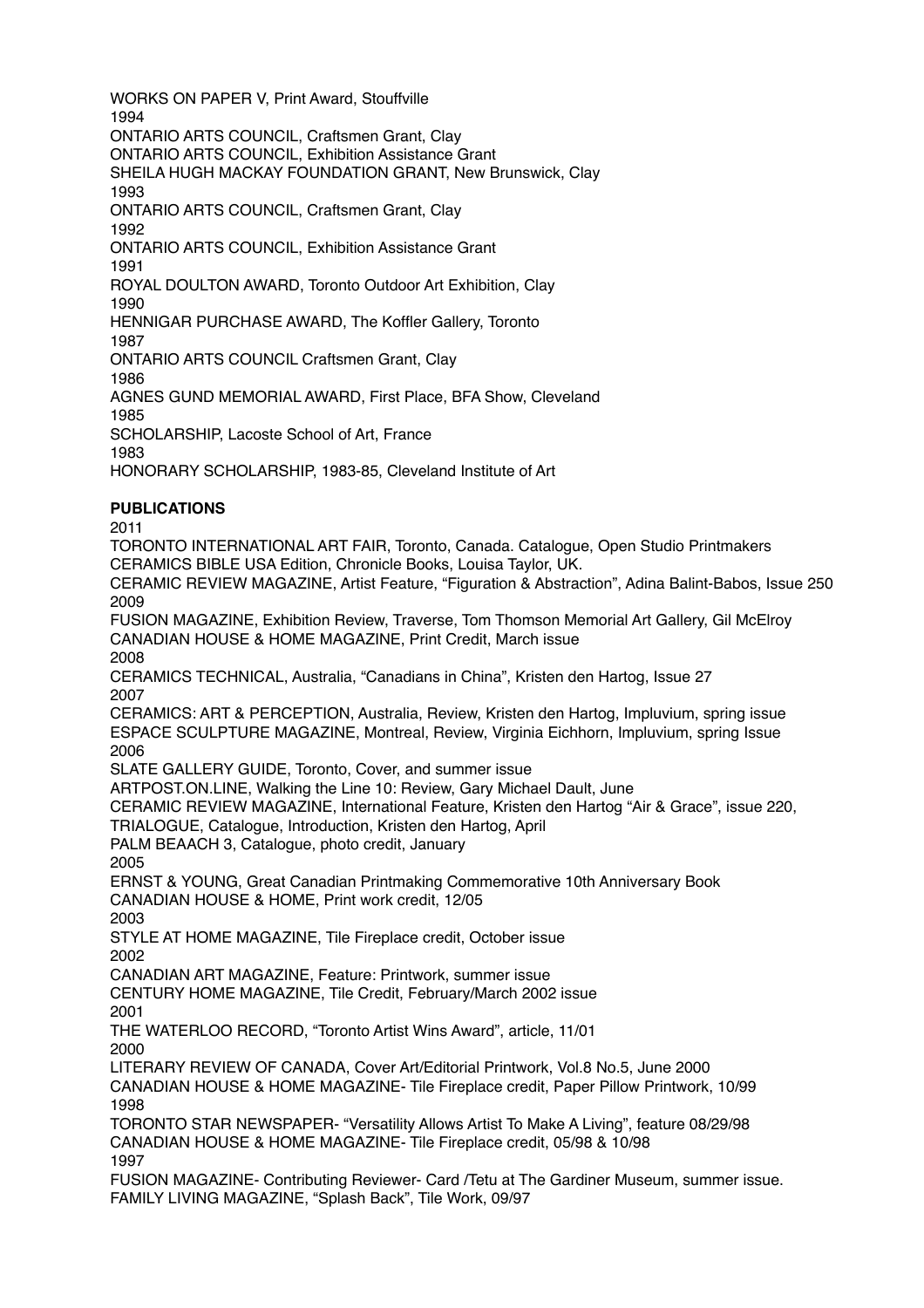THE DINI PETTY SHOW, Clay Artist Feature, CFTO -TV, Toronto

CANADIAN HOUSE & HOME MAGAZINE, Renovation Issue, Artisan Feature, 03/97 1996

CONTACT MAGAZINE, Contributing Book review, Alan Caiger-Smith: "Pottery, People & Time" 06/96 1995

ONTARIO CRAFT MAGAZINE, Exhibition Catalogue, Spring 1995

FUSION MAGAZINE, Summer Issue, Gardiner Museum Exhibition Review

1994

FLETCHER CHALLENGE CERAMIC AWARD, Exhibition Catalogue Feature, New Zealand 1993

CONTACT MAGAZINE, Spring Issue, Prime Gallery Exhibition Review

# **RESIDENCIES / LECTURES**

2009

LECTURES/WORKSHOPS, Israel, Tel Aviv Art Museum & University

INVITATION by Ceramic Artists Association of Israel and Binyamini Foundation for Ceramic Art 2008

CANADIAN CLAY AND GLASS GALLERY, Waterloo, Artist Talk, The Great Draw of China GARDINER MUSEUM OF CERAMIC ART, Artist Talk, The Great Draw of China 2007

CHINA: Fuping, FULE International Ceramic Art Museums, Invitation, October-November MOCCA, Museum of Contemporary Canadian Art, Studio visit, Betty Ann Jordan Host 2006

SHERIDAN COLLEGE, Artist Talk

TORONTO OUTDOOR ART EXHIBITION, Juror, Decorative Arts.

BURLINGTON ART CENTRE, Burlington, On. Artist Talk

TORONTO POTTER'S, Toronto, Artist Talk

ONTARIO COLLEGE OF ART & DESIGN, Toronto, Slide Lecture 2005

CONCORDIA UNIVERSITY, Montreal, Slide Lecture

2003

GARDINER MUSEUM OF CERAMIC ART, Slide Lecture CHINA: JINGDEZHEN SANBAO ART INSTITUTE, Residency, September-November CHINA: HANGZHOU ART & DESIGN ACADEMY, Slide Lecture

# **COLLECTIONS**

Sevres Porcelain Museum International Ceramics Studio, Hungary Yinge Museum , Taipai ARTHUR ANDERSEN BATA SHOE MUSEUM CONCORD CONFECTIONERS DONALDA CLUB ERNST & YOUNG CANADIAN CLAY & GLASS GALLERY QUEEN ELIZABETH HOTEL (MTL) BURLINGTON ART CENTRE FULE International, Canadian Museum, China CROWN COLLECTION of the Official Residencies of Canada, Rideau Hall MIRVISH COLLECTION KILMER VAN NOSTRAND KOFFLER GALLERY ONTARIO SECURITIES COMMISSION SHORE, TILBE, IRWIN & PARTNERS KAMM COLLECTION BANK OF MONTREAL GLADSTONE HOTEL OPEN STUDIO/ ARCHIVES GREENSPAN, HUMPHRIES, LEVINE GARDINER MUSEUM OF CERAMIC ART